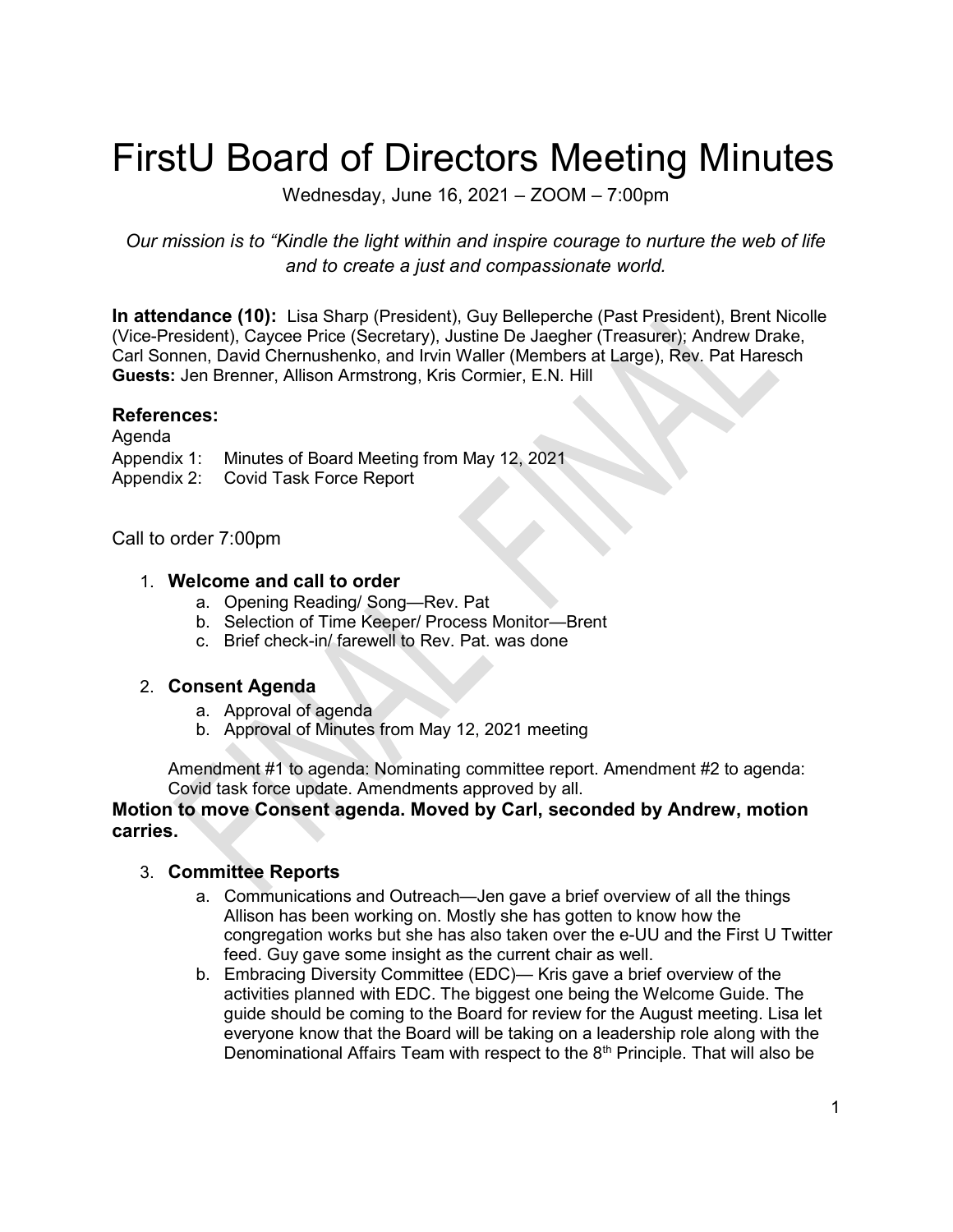discussed at Board meeting in August. There are plans to have a Townhall in the fall to allow congregants to voice their opinions.

- c. Finance—Justine gave a brief overview of the finance committee activities. Biggest project has been the Financial Policy Review because many policies were out of date. There is nothing for the Board to review at this time. Two subteams are being created: one for the Operations Budget and one for Fundraising (which Mary Ella Keblusek has agreed to lead). Rev. Pat advised that SRTC and Finance will be working together on a grant approval policy.
- d. Campus Planning Committee (CPC) —Lisa advised the CPC had a meeting to discuss how to move forward with the motions approved at the AGM. Agreements so far are that the feasibility study must occur first and it is too soon to hire a consultant. Irvin expressed some concerns about CPC not listening to some congregants and would prefer to have at least one woman working with the consultant when one is hired.
- e. Nominating Committee—Brent gave a quick update to say the notice has gone out to replace Justine as Treasurer (as a member or not of the Board).
- f. Covid Task Force—Brent brought forth the following motion. (Appendix 2.) Motion: That the Board accept the recommendations proposed by the Covid Task Force. Moved by Brent, seconded by Justine. Motion carries.

## 4. Staff Reports

- a. Minister's Report—Rev. Pat gave the following updates but a full report will be sent by email:
- i. For the summer, send any announcements from the Board to Kate Kirkwood to get passed on to whomever is the worship associate.
- ii. A Reconciliation meeting occurred with interested parties, including Board members, and from that meeting came two things: 1) A second meeting has already been planned for June 17, and 2) the Indigenous Relations Action Group has started up again.
- iii. Update on the Ajashki Project: Although we were not chosen for grants requested thus far, a call out was made for funding and was successful. Other grants are being applied for and agreement, policy, and logistic discussions have begun.
- 5. New Business—None was presented.

## 6. Information Items

- a. Memorial plaque: A decision was made by the Executive to make a compassionate exception for Angela Beale to have her son's memorial plaque placed in the sanctuary.
- b. Board Retreat: Saturday September  $11<sup>th</sup>$ . Rev. Eric has confirmed he'll be there. To discuss: organizational structure, 8<sup>th</sup> principle, and Strategic Plan.
- c. Potential dates for  $8<sup>th</sup>$  Principle Townhall: Sep. 25 or October 2, TBD, likely hybrid
- d. If you'd like to change your role on the Board, please let Lisa know